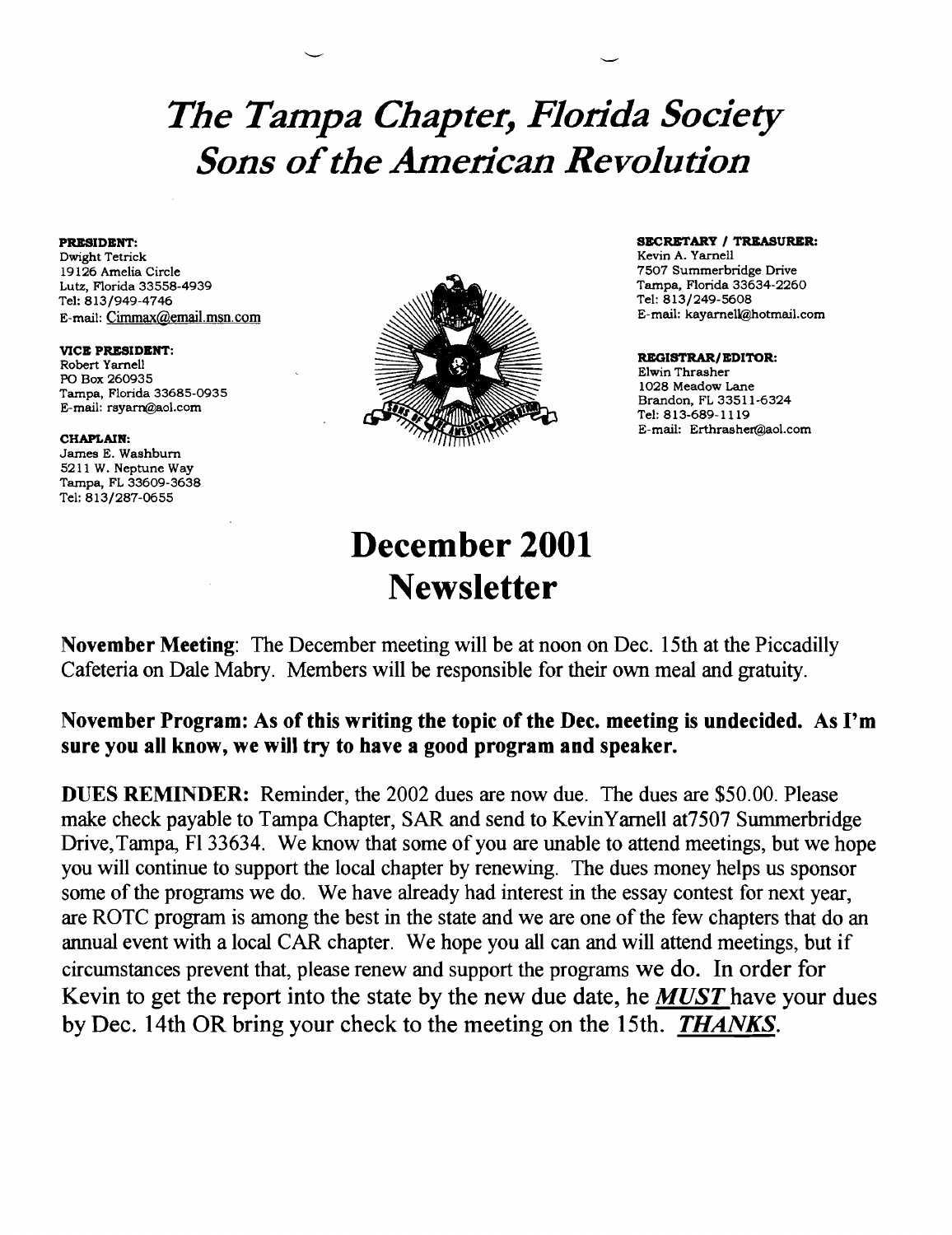Minutes of the Nov. 17, 2001 meeting of the Tampa Chapter SAR held in conjunction with the Fort Brook Chapter CAR at Lettuce Lake Park

President Tetrick called the meeting to order at 12:05. The CAR led the pledge to the flag, the Pledge to America, and the CAR creed. President Tetrick led the SAR members in the SAR pledge.

Members present: Marty Miller, Elwin Thrasher, Jack Bolen, Jim Chambers, Joseph Hill, Dwight Tetrick, and Kevin Yarnell.

Welcome guests: June Bolen, Janet Tetrick, Sophia Chambers

The CAR and SAR split temporarily to conduct their respective business meetings.

The SAR membership approved the minutes of the October meeting as published in the newsletter.

The secretary reported that certificates for our two newest members had been received in the past month and that the 2002 dues must be in hand by Dec 15th to meet the state filing deadline.

The membership elected the slat of officers as proposed in November for 2002.

The president reported receiving a letter from a new Navy JROTC unit at Tampa Bay Tech. They seem anxious to be involved with us and we will contact them concerning our medal program.

The SAR and CAR rejoined and the CAR gave a brief program. First, the CAR president, Kelly, reported on the chapter's activities for the past year. They had a very successful year with many awards and honors coming their way. Next Barry reported on the state CAR project, which deals with the Everglades restoration project and education. Finally, the CAR members and their advisors sang several patriotic songs for the benefit of the SAR members.

The group was dismissed to wonderful potluck lunch. Following lunch, a group picture was taken.

Respectfully submitted,

Kevin Yarnell Chapter Secretary